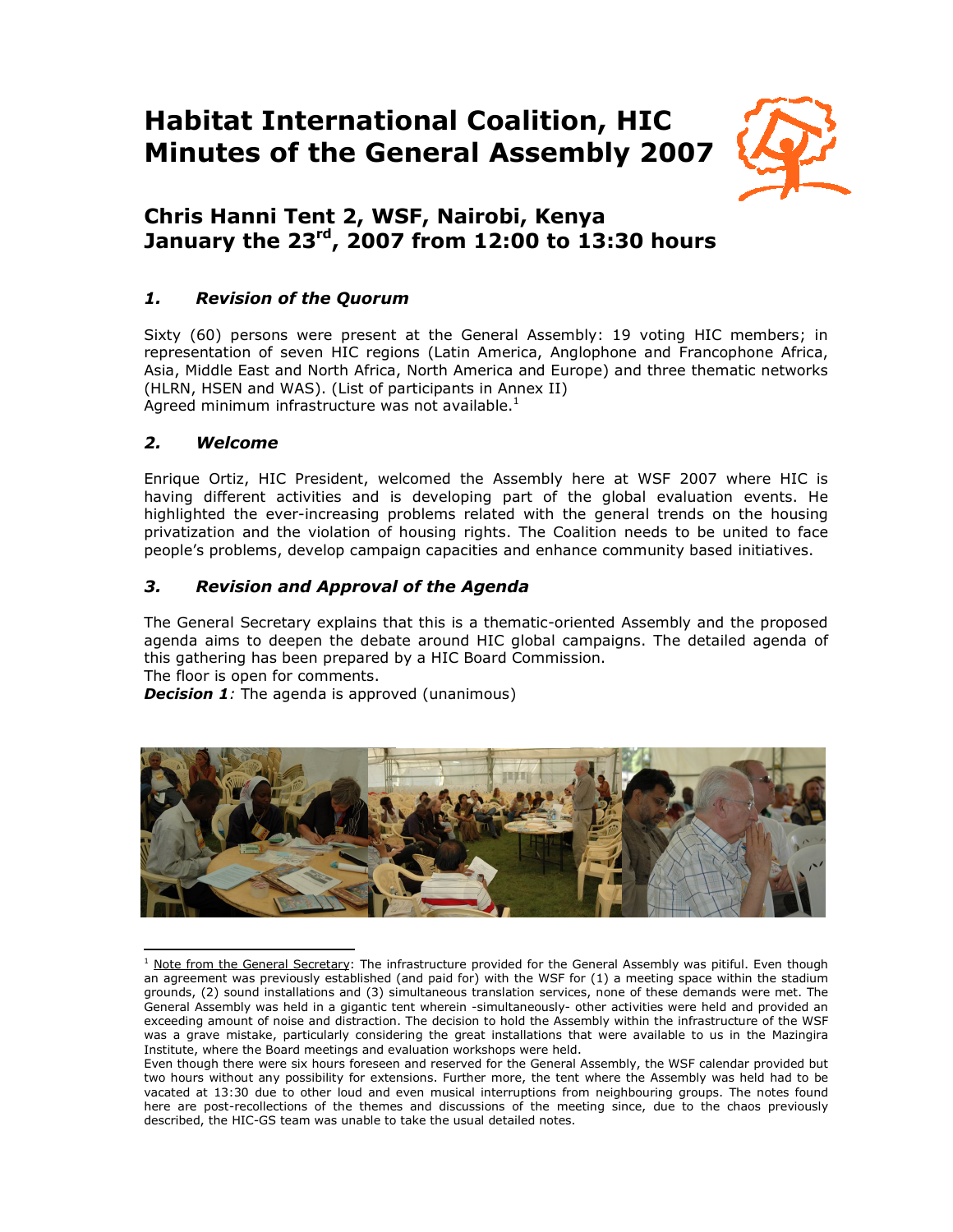# *4. Approval of the Minutes of the Previous General Assembly*

The Minutes of the General Assembly of Vancouver have been available on-line since August 2006. The floor is open for comments.

See http://www.hic-net.org/content/Online%5CHIC-GA-2006-minutas-Vancouver-2006.pdf *Decision 2:* The minutes are approved

### *5. Revision of the Housing and Land Rights Day Campaign 2006*

Interventions were recorded by Issa Samandar, Joseph Schechla, Najma Sadeque, Kasem Abu Dayyeh, Enrique Ortiz, Shivani Bhardwaj, Khady Diagne, Leon Guy and Graca Xavier.

A revision of all the characteristics of the HLRD Campaign 2006 included the main themes and events:

- Two HIC main mobilizations were made, one in London and the other in Calcutta.
- Manifestation in Palestine
- Various events on the social impact of the Privatization of Habitat
- Caravan through 20 indian cities manifesting against evictions
- Various cases of evictions in Africa
- The process of the *Clinique Foncíere* 2006 in Cameroon, which facilitates the access to land to women.
- Denounce the urban and rural evictions in Brazil

For further information see: http://hic-net.org/indepth.asp?PID=61

#### *6. Proposals for the Housing and Land Rights Day Campaign 2007*

Interventions were recorded by Rabial Mallick, Katherine Coit, Mallick Gaye, Shivani Bhardwaj, Joseph Schechla, Enrique Ortiz, Knut Unger, Ana Sugranyes, Nelson Saule, Wade Rathke, Rabial Mallick, Knut Unger and Michael Kane.

Discussion and suggestions on the main plausible themes of the next HLRD campaign 2007.

- The campaign has to focus on main issues, i.e. evictions, privatization of housing, land and water and analytical revision of MDG's. It should also include concepts such as the Right to the City, emphasis on the time frame (housing rights **now**!) and a clear strategy against the speculation.
- The campaign has to be based on clear objectives oriented towards precise target group, accompanied by defining slogans and communicational a strategy. The campaign should also experiment with new mediums. Proposed was a film festival and online library of films and publications on housing issues.
- The campaign should be able to support local struggles.
- The campaign should sustain a way to share violation records.
- It should also alliance itself with the main environmental campaigns especially the Right to Water Campaign.

**Decision 3** (unanimous): The creation of a commission made up of Knut Unger, Nellie Agingu, Nadjma Sadeque, Rabial Mallick and Michael Kane to redact a the main frame document for the HIC Campaign 2007. See the result of this commission in Annex I.

#### *7. Themes of the Coalition*

#### *7.1 Monitoring*

Interventions were recorded by Knut Unger, Joseph Schechla, Silvia Emanuelli, Ana Sugranyes and Katherine Coit.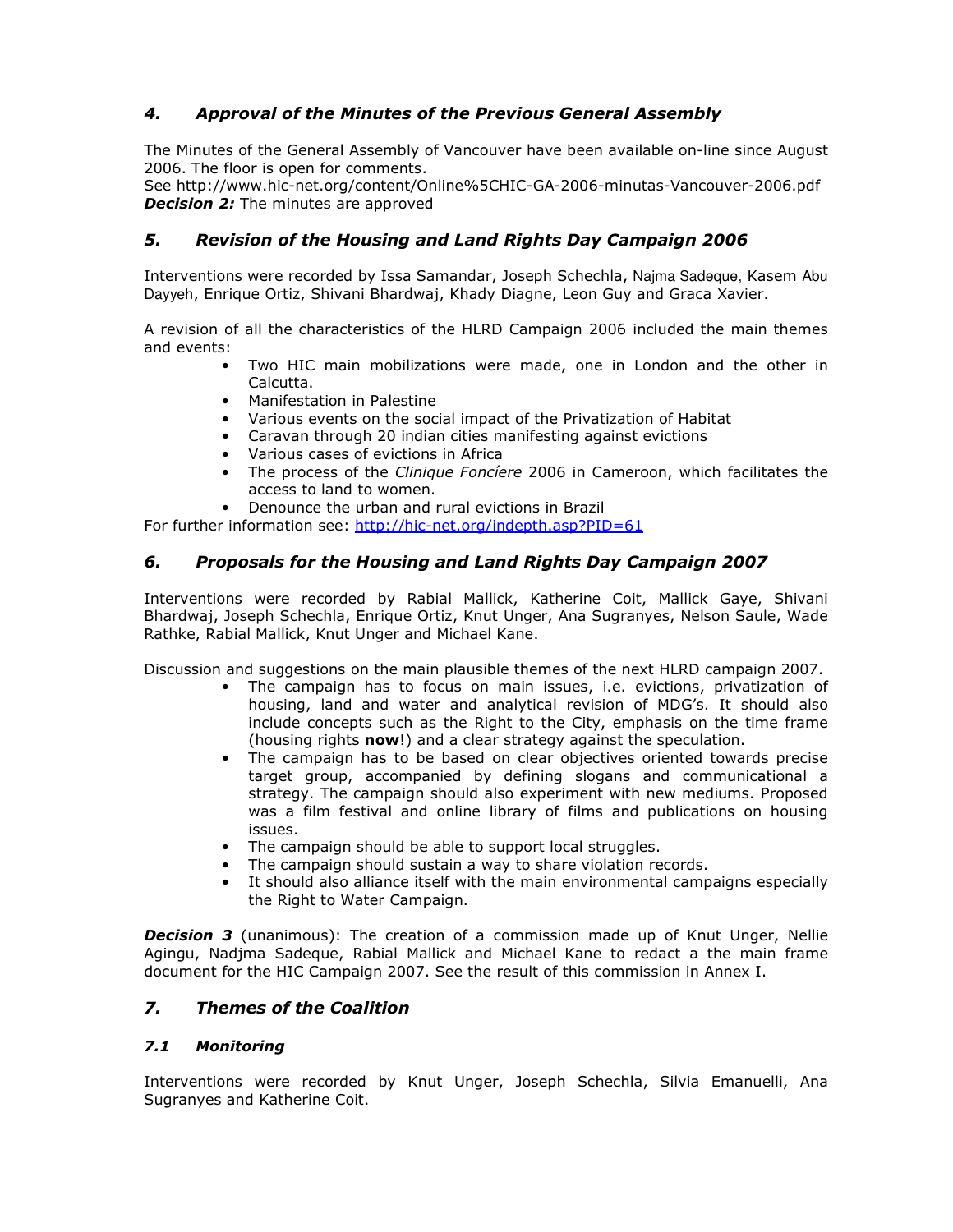The Coalition's demands to strengthen the Coalition, support local processes of Social Production of Habitat and influence policies demand a monitoring capacity divided in two main focuses: problems (violations of the housing rights) and victories (people centered processes in social production of habitat). Monitoring should also include the homelessness related issues.

**Decision 4** (unanimous): The creation of a HIC Board member commission constituted by Knut Unger, Joseph Schechla, HIC-AL and HIC-GS to define the objectives, methodology and operational capacity of the project.

#### *7.2 Alternative G8*

Intervention was recorded by Knut Unger to explain the organization of the G8 Alternative Summit in Rostock (June 2007) and the ways that HIC-EU is participating therein.

#### *7.3 Privatization of Habitat*

Interventions recorded by Mallick Gaye, Silvia Emanuelli, Michael Kane, Shivani Bhardwaj, Enrique Ortiz, Knut Unger and Wade Rathke.

**Discussion**: Conversation revolved around a better conceptualization of definitions and ideas. For example,

- $\circ$  The relationship between globalization of economy and the privatization of services.
- o Clarification of privatization of *what* housing elements.
- o Mega projects and their social and spatial impact.
- o Naming and shaming of the violations made by real estate companies on housing rights.
- o Relationship between migration themes, labor and homelessness.

**Decision 5:** Two main proposals were tabled. The first one was the evolution of the working group on privatization towards a Political-Economics Caucus and the second is to have a special fund raising for translations to support the HIC process to clarify the related concepts.

#### *7.4 HRLN Report*

Intervention was recorded by Joseph Schechla explaining the main achievements of the Housing and Land Rights network:

- The Human Dignity/Human Rights Caucus is the result of many years of alliance among human rights organizations spurring from the World Social Forum.
- Outputs regarding the monitoring of *two years after the tsunami*.
- Advocacy in Geneva.
- Web-based capacity building on how to analyze, at a local and national level, violations on housing.

#### *7.5 The Right to the City*

Enrique Ortiz presented the topic emphasizing that the elaboration of a world charter on the Right to the City is a long term process. However, he added that there are immediate tasks, such as strengthening the networking among peers and consolidating alliances with other actors (UNESCO, DPU London College, etc…). The most immediate necessity is to redefine a dissemination strategy of the charter.

Joseph Schechla recognized the process-orientated emphasis. However, he reminds the assembly that it is a charter that spurs from Latin America and that the initiative's success rests in the creation of rural networks alliance, starting with Via Campesina.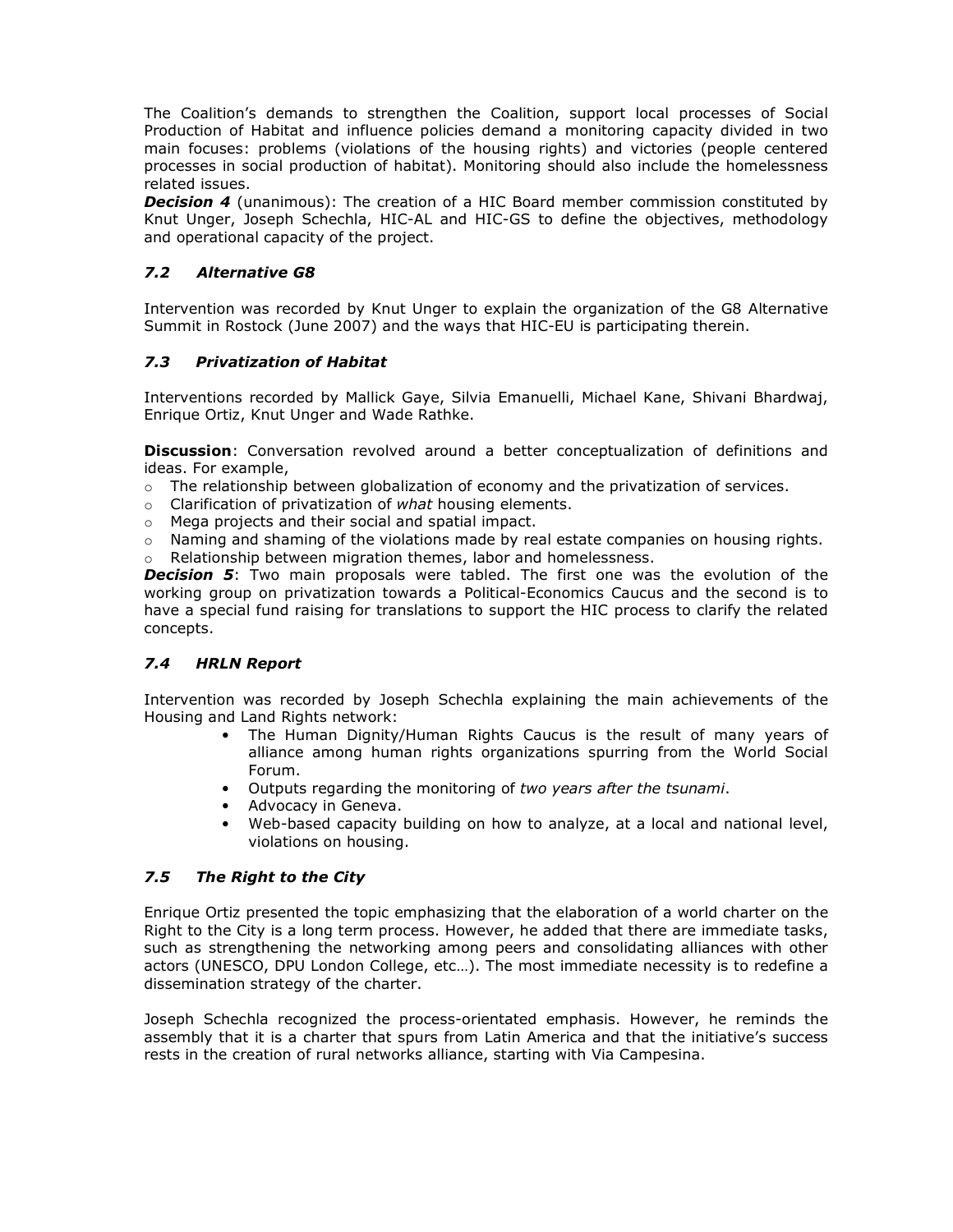Nelson Saule also recognizes the importance the process-orientated emphasis on building the charter. He adds the urgency to build observatories that allow us to monitor the capacity of Right to the City.

#### *7.6 Social Production of Habitat:*

**Decision 6** (unanimous): The necessity to have an international project to strengthen the social production of habitat conceptualization and experiences, inside and outside of the Coalition, with peers and partners defining and translating concepts and encouraging its practices. Also HIC should facilitate capacity building through training of local and national social actors.

#### *7.7 Women and Shelter Network, WAS:*

Shivani Bhardwaj explained the possibilities of developing a new phase for the global network on women and housing issues. Six HIC Board members –in representation of five areas of HIC: HIC-Latin America, HIC-Anglophone Africa, HIC-Francophone Africa, HIC-MENA and HIC-Asia- were elected at the beginning of 2007 to carry out this endeavor. The immediate goals of this challenge are:

- $\circ$  Housing theme's presence in the gendered GLTN workshop in Nairobi.
- o Preparation of an international event in Barcelona (February 2008) on women and housing rights.

#### *8. Closing session*

One and a half hours after the beginning of this General Assembly, at 1:30 PM, it is impossible to continue the development of the Assembly because of the noise of another gatherings starting under the same tent that included sing-along and screaming.

*HIC-GS / Santiago, November 2007*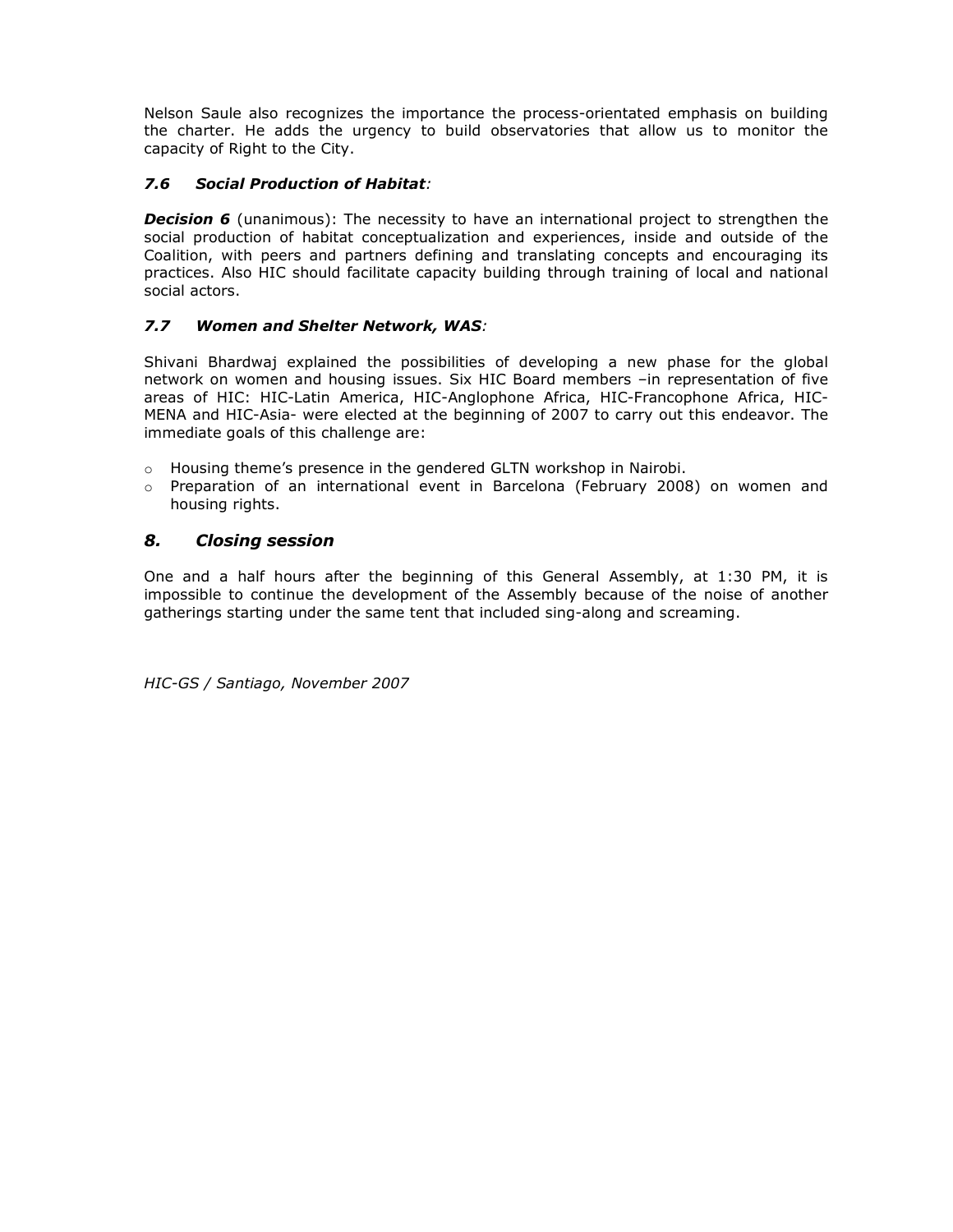# **Join the Global Campaign to Stop Forced Evictions and the Neoliberal Destruction of People's Land and Housing**

Nairobi, Kenya January 24, 2007 On HIC web site since March 2007

In response to the sharp increase of massive forced evictions caused by mega-development schemes, global investment and property speculation in urban and rural areas across the planet, the Habitat International Coalition (HIC) Membership Assembly proposes that all peoples housing and land movements, tenants and housing rights organizations, and their allies join in a *Global Campaign to Stop Forced Evictions and Neoliberal Destruction of Peoples' Land and Housing.* 

#### **Possible slogans include**:

- o Stop Forced Evictions
- o Stop Speculation in Housing, Land and Water
- o Enforce the Right to Housing Now

#### **The campaign aims to:**

- $\circ$  Raise global awareness of these issues through a coordinated media campaign.
- $\circ$  Help local and national housing and land rights movements advance their agendas against local, national or regional targets.
- o Strengthen local organizations and global networks for future joint actions.

#### **I. Global Days of Action for International Housing and Land Rights in October**

Since 2003, HIC has coordinated International Housing and Land Rights Days of Action in October to affirm the Right to Housing in opposition to neoliberal policies across the planet. In 2004, for the first time in history, groups organized housing rights protests in dozens of cities in 32 countries, in all six continents, advancing their local and national agendas.

For 2007-2008, HIC calls on all housing and land rights organizations to sponsor one or more public events as part of the Global Campaign in their countries on or about International Housing Rights Day (first Monday in October, timed with the UN World Habitat Day). Each national or local organization would define the specific issues and demands for their country or city. Each group would emphasize the cutting edge struggles which their organization is fighting for, and which will help advance their own issues locally. Local groups would be encouraged to organize an "oppositional" event that works for them within their resources and organizational culture, but with a press angle and preferably mass action or participation.

Although the "official" UN date is the first Monday of October each year, participating groups could pick a day on the first weekend of October or some other day or days in late September or October if that works better for local participants. Local groups fighting forced eviction or speculation do not have to organize a "new" campaign to participate, but should think of how an October action can fit into their on-going local campaigns, and link to the global campaign themes (adding a paragraph to a press release, solidarity speakers at rallies, etc).

As in prior years (see web pages at hic-net.org), HIC will post a Special Web Page which will list actions by each participating organization, with links to the Home Page of each group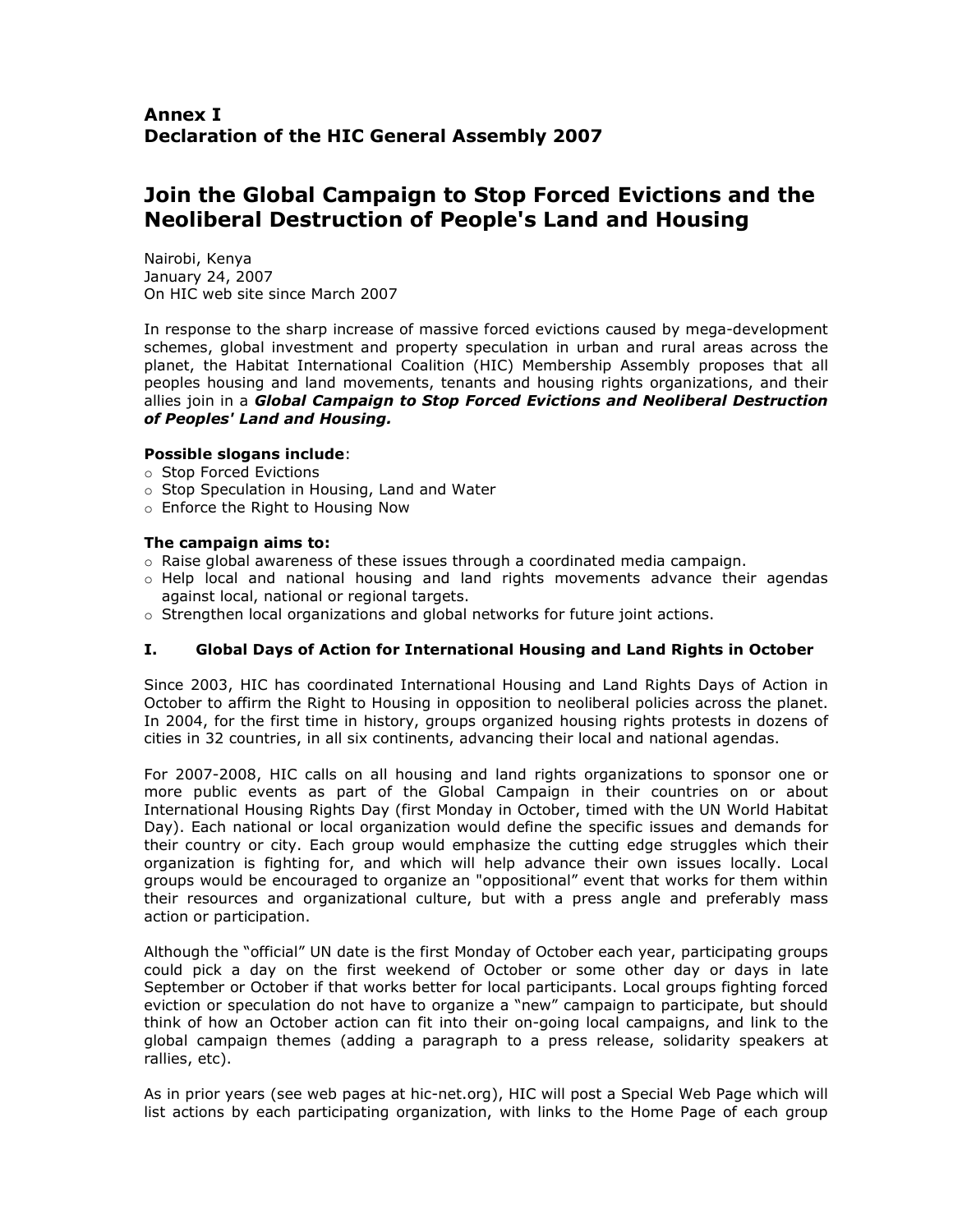where feasible. HIC proposes to cross-link local actions with other participating international networks (International Union of Tenants, International Alliance of Inhabitants, etc).

Participating groups are asked to forward a brief description of the proposed action to be posted to the HIC webpage in advance. HIC will issue a global press release highlighting major actions in different regions and contact global media and direct attention to key local events. HIC will also provide a Local Press Kit by October 1 with background materials including the Monitoring Map useful to hand out to your local press. Local groups would generate their own local media and mention the global campaign in their press work.

#### **II. Monitoring and Mapping Forced Evictions, Housing Rights Violations, Privatization/Globalization Crises and Peoples' Victories**

HIC has launched a Monitoring and Mapping project to support local campaigns and global press work. The first Global Map on forced evictions, housing rights violations, and privatization struggles was launched on International Housing Rights Day at a press conference in London in 2006. The Map is posted on the HIC webpage (www.hic-net.org) with links to background reports. The Map was based on information gathered from local peoples' campaigns and housing rights groups.

The Map and background reports are a tool to help local organizing campaigns, raise global awareness and media attention, and promote networking among grass roots housing rights and settlements activists. HIC calls on all organizations and networks to participate in the Monitoring and Mapping project by forwarding to HIC information and reports about forced evictions, privatization and globalization struggles, and housing rights violations in their areas.

HIC General Assembly has also proposed to create a poster of peoples' victories in the fights against forced eviction, globalization and housing rights violations. HIC invites local groups to forward their victory stories to be shared with and inspire others in struggles across the globe.

HIC will release an updated version of the Map each year to the global media for Housing Rights Day, and make available a downloadable version so groups can include it in their local press work.

#### **III. "Naming and Shaming" global corporations and financial institutions targets**

In response to the rapidly accelerating rate of globalization, speculation and privatization in the habitat sector, there is an urgent need for information, research and analysis of the specific strategies of global corporations, financial institutions, governments and UN agencies in the destruction of habitat and forced evictions. Although good information exists on these issues for the issue of water privatization, little has been brought together in the field of housing and land.

HIC Working Group on Privatization and Globalization of Habitat has proposed a "Naming and Shaming" project to collect this information and post it on HIC website for global use. HIC invites all organizations, trade unions, research institutes and progressive academic friends to share information, action-oriented research, and analysis of the roles that specific corporations, financial institutions, government and UN agencies are playing in the destruction of habitat around the globe. "Naming the names" of the actors involved, and sharing information on HIC website, is the first step to "shaming" these institutions and allowing more targeted organizing drives to stop forced evictions and speculation.

HIC Working Group on Privatization and Globalization of Habitat also invites interested organizations and activists to join an on-going electronic list serve and discussion group to deepen awareness and analysis of these issues. Contact HIC to get involved.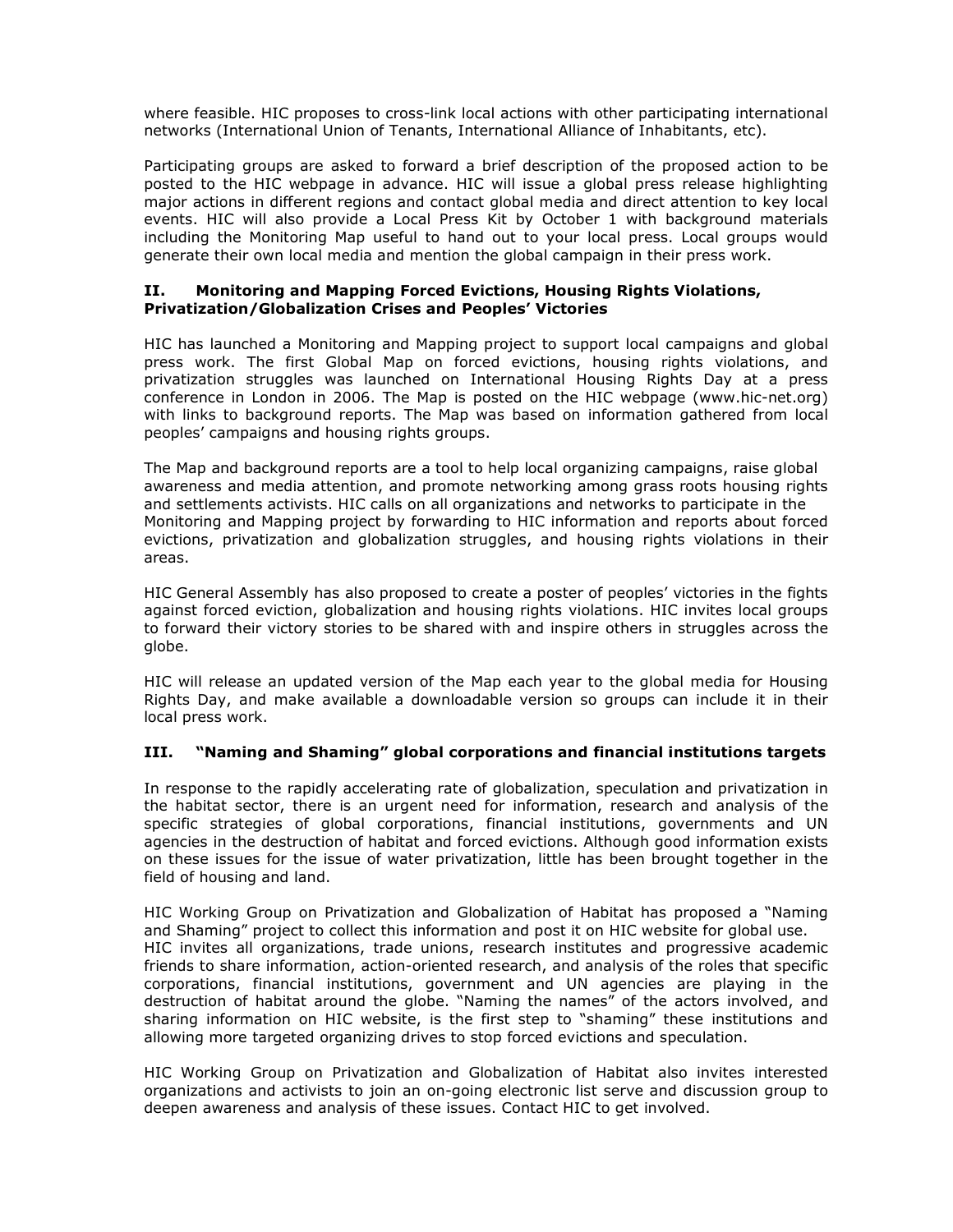#### **IV. Coordinated campaign targets and solidarity to local campaigns**

At this stage, the proposed Global Campaign is mainly a public awareness campaign, given the difficulty if identifying and mobilizing against a specific, single "target" that could unite and engage grass roots movements across the globe. However, some local groups have linked regionally, as in the case of Asian movements in their campaign against neo-liberal policies of the Asian Development Bank.

Still other groups have launched solidarity campaigns that unite struggles against corporate targets in several countries, such as the campaigns against Coca Cola or Walmart, although targeting of housing and land corporations has yet to occur.

HIC encourages local groups to link together to target specific corporations or financial institutions engaged in forced evictions and the destruction of habitat as part of the Global Campaign, wherever feasible. Actions timed during the October period will be highlighted in the Campaigns' global press work.

*HIC Commission / Nairobi, January 24th 2007*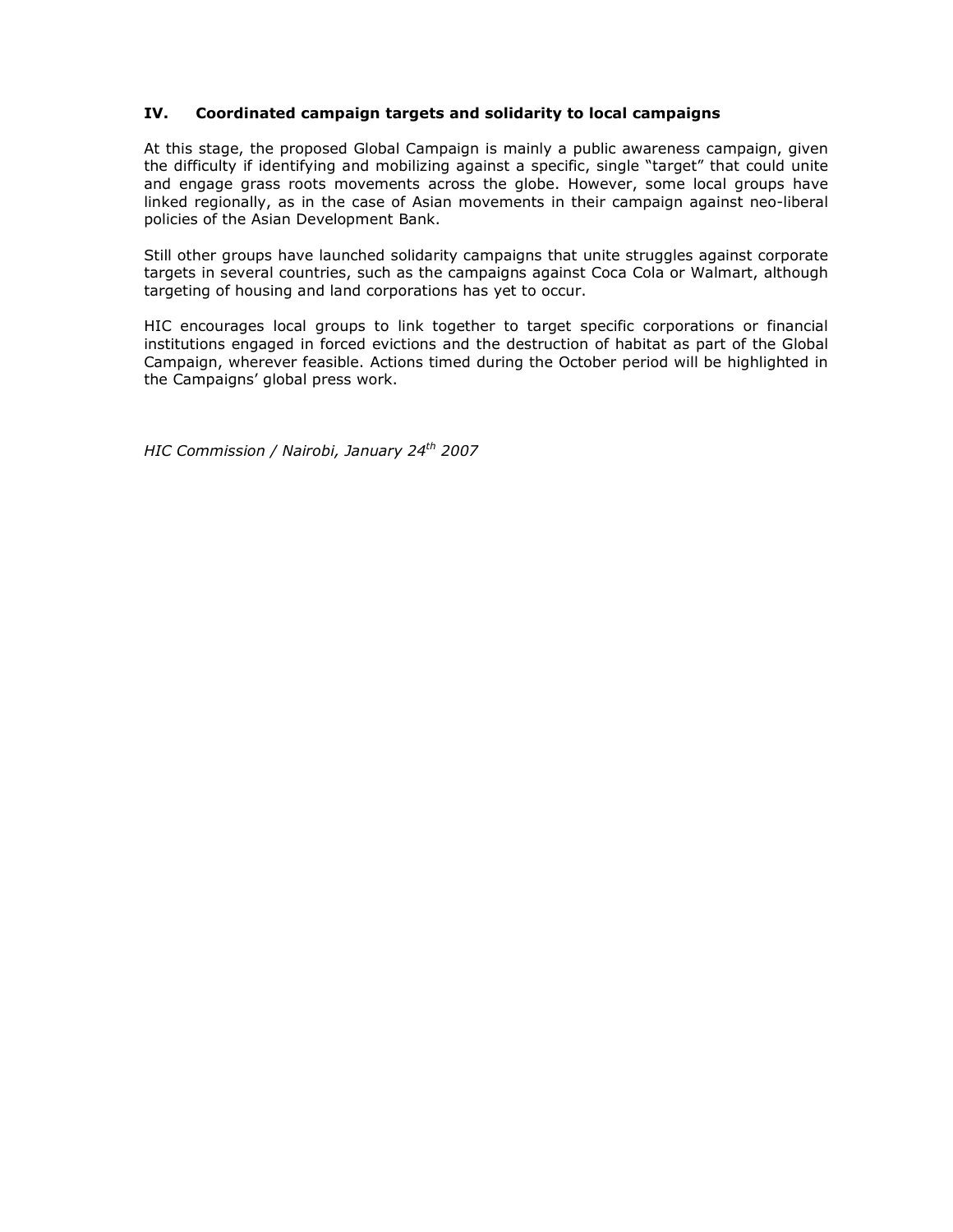# **Annex II HIC General Assembly 2007 Participants**

|    | Organization                             | <b>Participant</b>      | Country       |
|----|------------------------------------------|-------------------------|---------------|
| А. | <b>HIC Members with right to vote</b>    |                         |               |
| 1  | <b>HIC President</b>                     | Enrique Ortiz           | México        |
| 2  | AITEC                                    | Katherine Coit          | Francia       |
| 3  | <b>BLACD</b>                             | Mina Makhel             | Egypt         |
| 4  | <b>CIERIC</b>                            | Carlos Alvarez          | Cuba          |
| 5  | <b>CISRS</b>                             | Rabial Mallick          | India         |
| 6  | <b>CMMLK</b>                             | <b>Felix Yanes</b>      | Cuba          |
| 7  | <b>CONGEH</b>                            | Leon Guy Mfomou         | Cameroun      |
| 8  | <b>ENDA-RUP</b>                          | Khady Diagne            | Senegal       |
| 9  | <b>Habitat Netz</b>                      | Knut Unger              | Germany       |
| 10 | Land Research Center                     | Kasem Abu Dayyeh        | Palestine     |
| 11 | National Alliance of Hud Tenants         | Michael Kane            | <b>USA</b>    |
| 12 | <b>PLANACT</b>                           | Nellie Agingu           | South Africa  |
| 13 | POLIS                                    | Nelson Saule Junior     | <b>Brasil</b> |
| 14 | Sathi All for Partnership                | Shivani Bardwaj         | India         |
| 15 | Social Democratic Forum                  | Nabil Maged             | Yemen         |
| 16 | Sons of the Land                         | Salah Saber             | Egypt         |
| 17 | The Wall Committee                       | Issa Samander           | Palestine     |
| 18 | Uniao Dos Movimientos de Moradia, UMMSP  | María das Graças Xavier | <b>Brasil</b> |
| 19 | União Nacional Por Moradia Popular, UNMP | Jose Claudio do Santos  | <b>Brasil</b> |
| в. | <b>HIC Staff</b>                         |                         |               |
| 20 | <b>HLRN</b>                              | Joseph Schechla         | <b>USA</b>    |
| 21 | HLRN                                     | Angie Balata            | Egypt         |
| 22 | <b>MENA</b>                              | Nada Gamal              | Egypt         |
| 23 | HLRN                                     | Yasser Abdel Kader      | Egypt         |
| 24 | <b>HLRN-SARP</b>                         | Miloon Kothari          | India         |
| 25 | <b>HLRN-SARP</b>                         | Shivani Chaudry         | India         |
| 26 | HIC-AL                                   | Silvia Emanuelli        | México        |
| 27 | General Secretariat                      | Ana Sugranyes           | Chile         |
| 28 | General Secretariat                      | Juan Necochea           | Chile         |
| 29 | <b>HIC global Evaluator</b>              | Frank Samol             | Germany       |
| 30 | HIC global Evaluator                     | Lake Sagaris            | Chile         |
| 31 | <b>HIC global Evaluator</b>              | Wakio Seaforth          | Kenya         |
| C. | <b>Observers</b>                         |                         |               |
| 32 |                                          | George Kamao            | Kenya         |
| 33 |                                          | José Raimund Trinidade  |               |
| 34 | <b>ACORN</b>                             | Wade Rathke             | <b>USA</b>    |
| 35 | Alliance for freedom and Dignity (AFD)   | A. El Ouazzane          | Belgium       |
| 36 | <b>ASHOCA</b>                            | Carlo Sommaruga         | <b>Swiss</b>  |
| 37 | <b>CEDM</b>                              | Alvaro Ramis            | Chile         |
| 38 | ENDA-RUP                                 | Malick                  | Senegal       |
| 39 | <b>FUCVAM-SCC</b>                        | Gustavo González        | Uruguay       |
| 40 | Homerc Muanza                            | Susan Sprenheldec       | Tanzania      |
| 41 | Imani Childrens Home                     | George Ngoroge          | Kenya         |
| 42 | Imani Childrens Home                     | Maria Njambi            | Kenya         |
| 43 | Insenante                                | Paz Lopez               | Spain         |
| 44 | <b>JUNDEP</b>                            | Miguel Santibañez       | Chile         |
| 45 | Kenyatta University                      | Akolth Christine Odero  | Kenya         |
| 46 | Laikipia Human Right Forum               | Wangea Nderity          | Kenya         |
| 47 | Memory Project                           | Diana Wangari           | Kenya         |